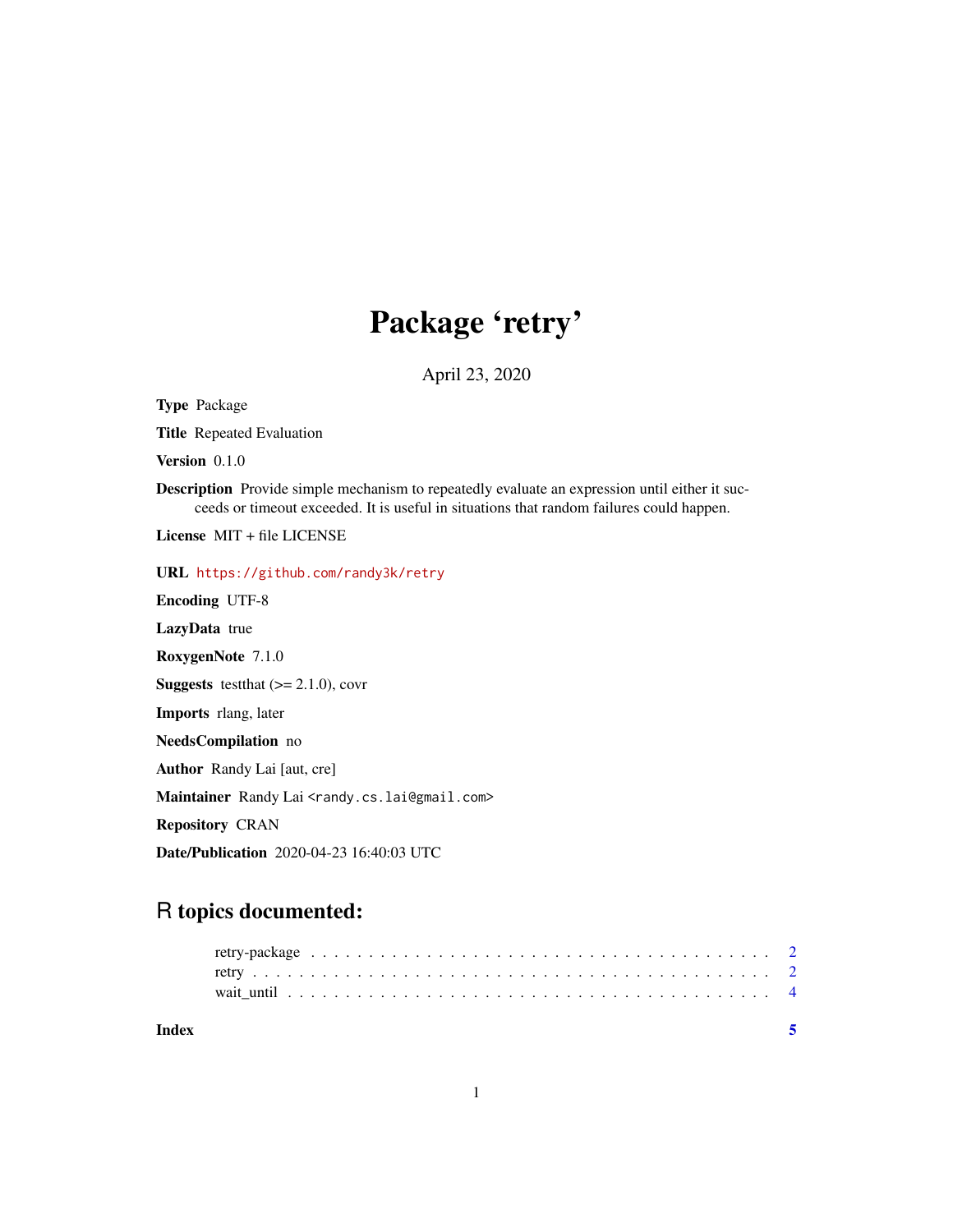#### Description

Provide simple mechanism to repeatedly evaluate an expression until either it succeeds or timeout exceeded. It is useful in situations that random failures could happen.

#### Author(s)

Maintainer: Randy Lai <randy.cs.lai@gmail.com>

#### See Also

Useful links:

• <https://github.com/randy3k/retry>

#### retry *Repeatedly evaluate an expression*

#### Description

Repeatedly evaluate an expression until a condition is met or timeout is exceeded.

#### Usage

```
retry(
  expr,
  upon = "error",
 when = NULL,until = NULL,envir = parent.frame(),
  silent = FALSE,
  timeout = Inf,
 max_tries = Inf,
  interval = 0.1,
  later_run_now = FALSE
\mathcal{E}
```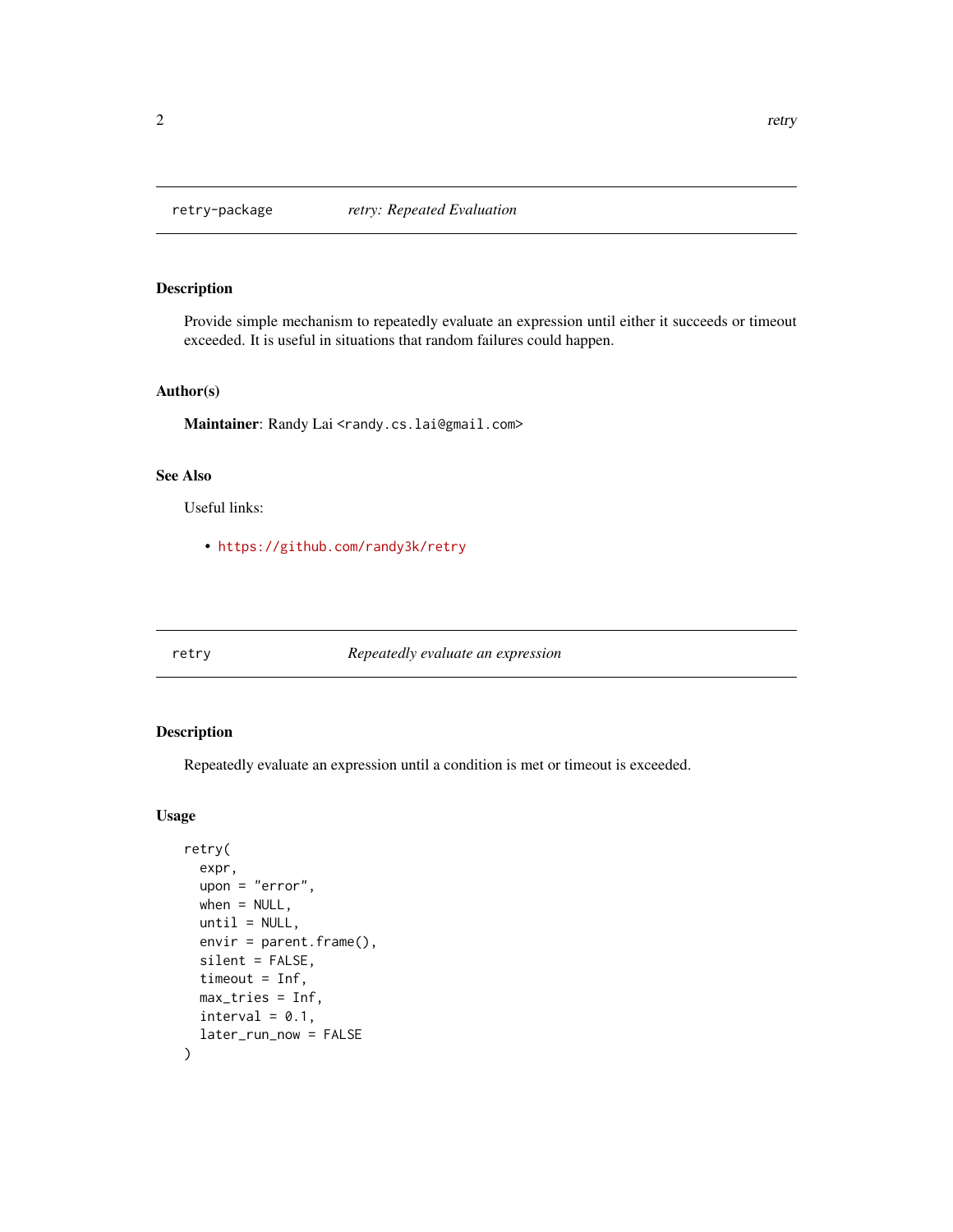#### retry 3

#### Arguments

| expr          | an expression to be evaluated, supports quasiquotation.                                                                                                                                                                                                                                                                       |
|---------------|-------------------------------------------------------------------------------------------------------------------------------------------------------------------------------------------------------------------------------------------------------------------------------------------------------------------------------|
| upon          | a vector of condition classes. The expression will be evaluated again after the de-<br>lay if a condition is thrown. See the classes parameter of rlang:: catch_cnd.                                                                                                                                                          |
| when          | regular expression pattern that matches the message of the condition. It is used<br>to decide if we need to evaluate expr.                                                                                                                                                                                                    |
| until         | a function of two arguments. This function is used to check if we need to evalu-<br>ate expr. The first argument is the result of expr and the second argument is the<br>condition thrown when expr was evaluated. It could be also a one sided formula<br>that is later converted to a function using $rlang::as_function$ . |
| envir         | the environment in which the expression is to be evaluated.                                                                                                                                                                                                                                                                   |
| silent        | suppress messages and warnings                                                                                                                                                                                                                                                                                                |
| timeout       | raise an error if this amount of time in seconds has passed.                                                                                                                                                                                                                                                                  |
| max_tries     | maximum number of attempts                                                                                                                                                                                                                                                                                                    |
| interval      | delay between retries.                                                                                                                                                                                                                                                                                                        |
| later_run_now | execute later:: run_now() periodically when later is loaded?                                                                                                                                                                                                                                                                  |

#### Examples

```
retry(10, until = \simTRUE) # returns immediately
f \leftarrow function(x) {
   if (runif(1) < 0.9) {
        stop("random error")
   }
   x + 1}
# keep retring when there is a random error
retry(f(1), when = "random error")# keep retring until a condition is met
retry(f(1), until = function(val, end) val == 2)# or using one sided formula
retry(f(1), until = \sim . == 2)
try({
  # it doesn't capture the error of "a" + 1
  retry(f("a"), when = "random error")
})
try({
  # an error is raised after 1 second
 retry(stop("foo"), when = "foo", timeout = 1)
})
try({
  # timeout also works for indefinite R code
  retry(while(TRUE) \{\}, until = ~FALSE, timeout = 1)
})
```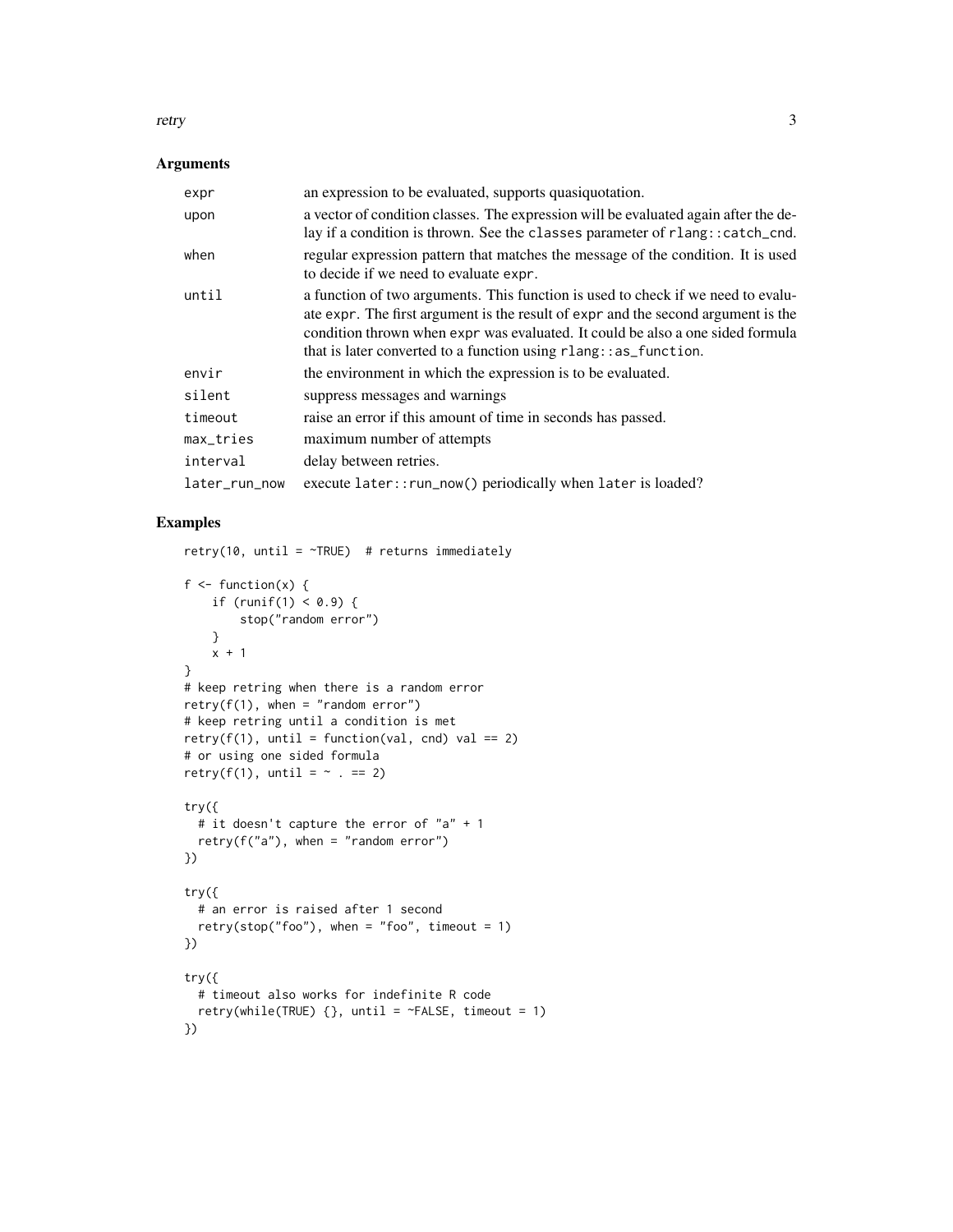<span id="page-3-0"></span>

#### Description

Block the current runtime until the expression returns TRUE.

#### Usage

```
wait_until(
  expr,
  envir = parent.frame(),
  timeout = Inf,
  interval = 0.1,
  later_run_now = TRUE
\mathcal{L}
```
#### Arguments

| expr          | an expression to check, supports quasiquotation.            |
|---------------|-------------------------------------------------------------|
| envir         | the environment in which the expression is to be evaluated. |
| timeout       | raise an error if this amount of time in second has passed. |
| interval      | delay between retries.                                      |
| later_run_now | execute later:: run_now() periodically later is loaded?     |

#### Examples

```
s <- Sys.time()
system.time(wait_until(Sys.time() - s > 1))
z \le -\thetalater::later(function() z <<- 1, 1)
wait\_until(z == 1)z == 1
```